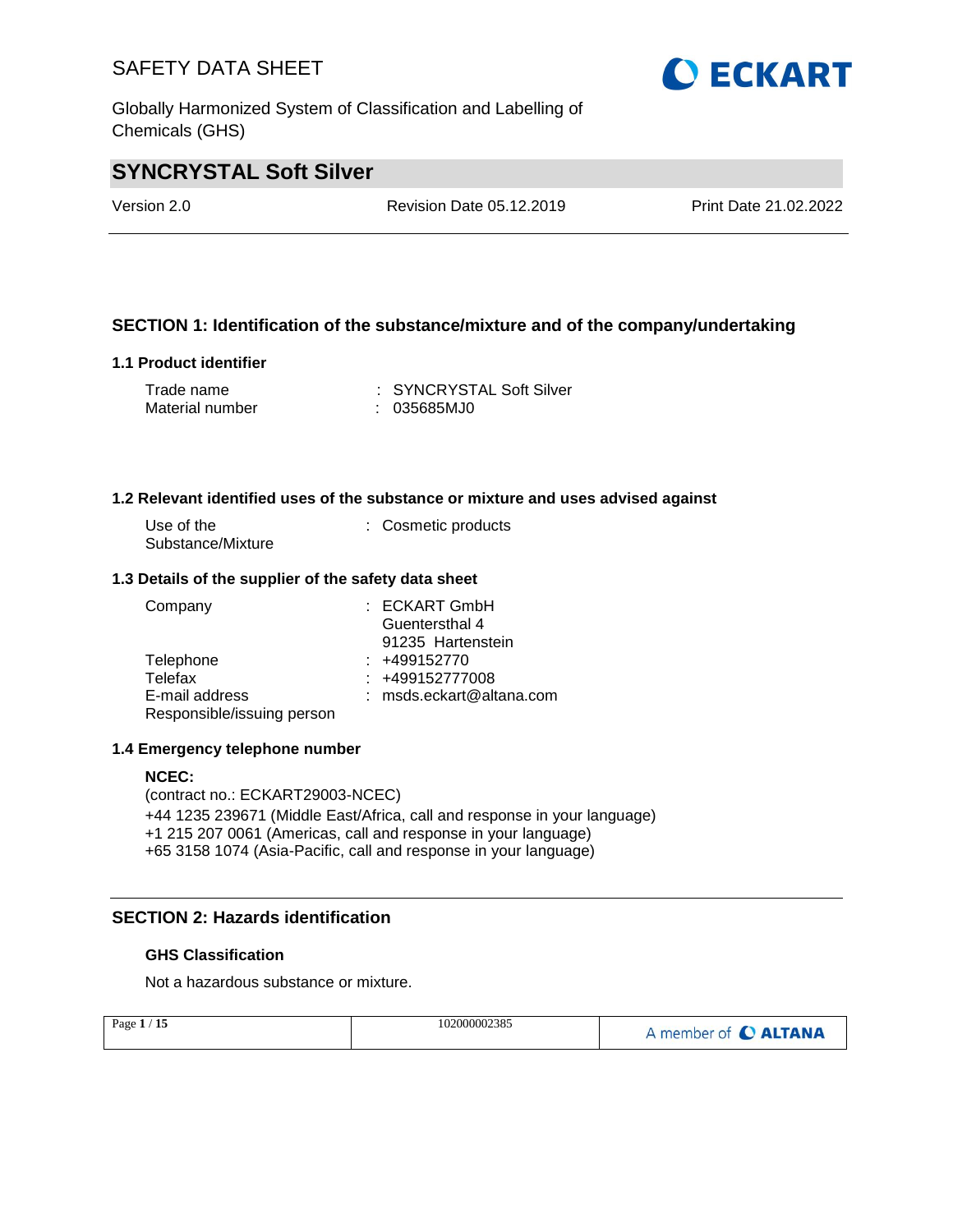Globally Harmonized System of Classification and Labelling of Chemicals (GHS)

# **O ECKART**

### **SYNCRYSTAL Soft Silver**

Version 2.0 Revision Date 05.12.2019 Print Date 21.02.2022

### **GHS-Labelling**

Not a hazardous substance or mixture.

**Hazardous components which must be listed on the label**

### **SECTION 3: Composition/information on ingredients**

Substance name : SYNCRYSTAL SOFT SILVER

Substance No.  $\qquad \qquad :$ 

No hazardous ingredientsFor the full text of the H-Statements mentioned in this Section, see Section 16.

### **SECTION 4: First aid measures**

#### **4.1 Description of first aid measures**

| General advice          | : No hazards which require special first aid measures.                                                                                                                          |
|-------------------------|---------------------------------------------------------------------------------------------------------------------------------------------------------------------------------|
| If inhaled              | : If unconscious, place in recovery position and seek medical<br>advice.<br>If symptoms persist, call a physician.                                                              |
| In case of skin contact | : Wash off with soap and water.                                                                                                                                                 |
| In case of eye contact  | : Remove contact lenses.<br>If eye irritation persists, consult a specialist.                                                                                                   |
| If swallowed            | : Keep respiratory tract clear.<br>Do not give milk or alcoholic beverages.<br>Never give anything by mouth to an unconscious person.<br>If symptoms persist, call a physician. |

| Page $2/15$ | 102000002385 | A member of <b>C ALTANA</b> |
|-------------|--------------|-----------------------------|
|-------------|--------------|-----------------------------|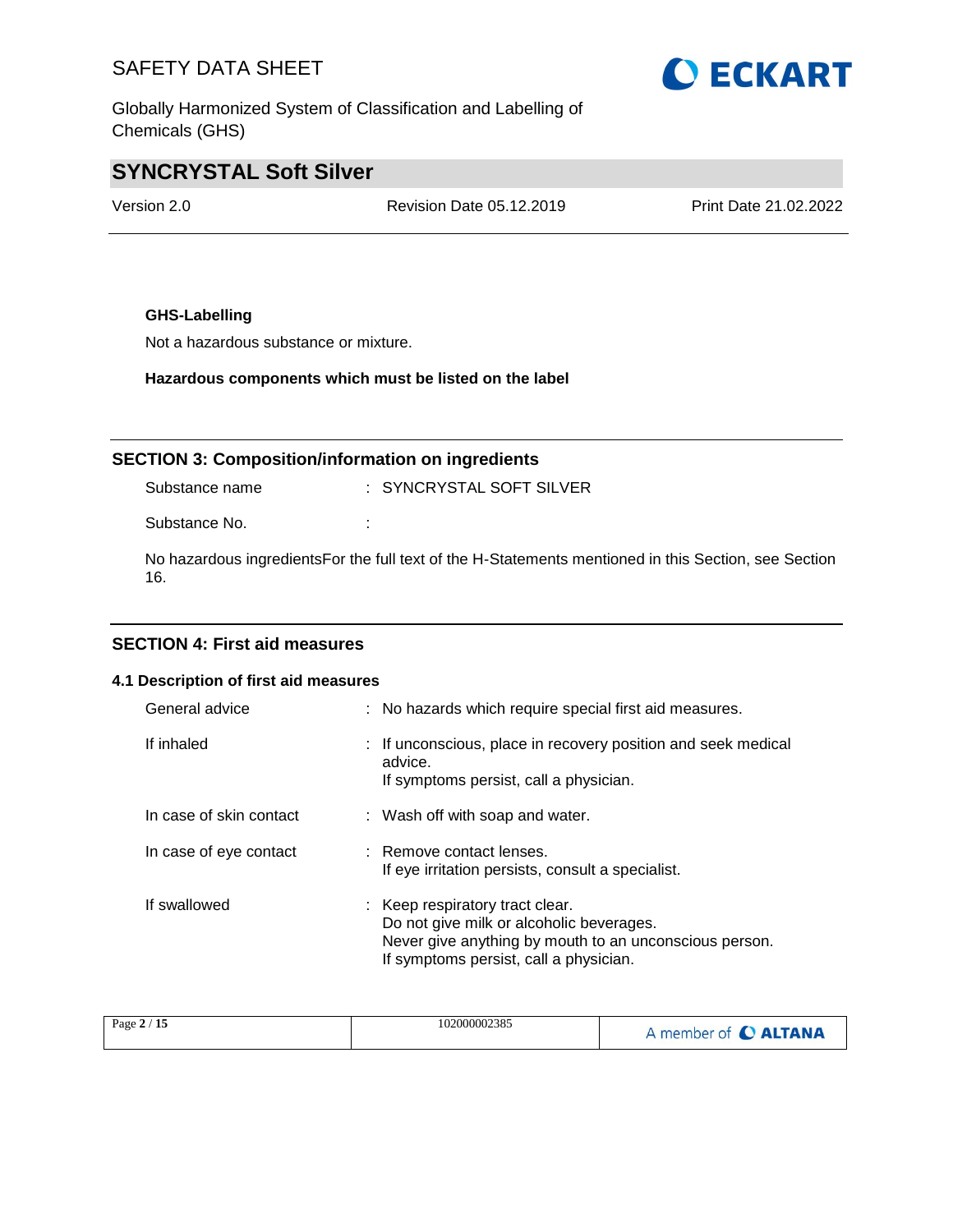Globally Harmonized System of Classification and Labelling of Chemicals (GHS)



### **SYNCRYSTAL Soft Silver**

Version 2.0 Revision Date 05.12.2019 Print Date 21.02.2022

### **4.2 Most important symptoms and effects, both acute and delayed**

This information is not available.

#### **4.3 Indication of any immediate medical attention and special treatment needed**

This information is not available.

### **SECTION 5: Firefighting measures**

#### **5.1 Extinguishing media**

This information is not available.

### **5.2 Special hazards arising from the substance or mixture**

This information is not available.

#### **5.3 Advice for firefighters**

| Special protective equipment<br>for firefighters | : Wear self-contained breathing apparatus for firefighting if<br>necessary.                                                                            |
|--------------------------------------------------|--------------------------------------------------------------------------------------------------------------------------------------------------------|
| Further information                              | : Standard procedure for chemical fires. Use extinguishing<br>measures that are appropriate to local circumstances and the<br>surrounding environment. |

#### **SECTION 6: Accidental release measures**

#### **6.1 Personal precautions, protective equipment and emergency procedures**

Personal precautions : Avoid dust formation.

#### **6.2 Environmental precautions**

This information is not available.

### **6.3 Methods and materials for containment and cleaning up**

Methods for cleaning up : Pick up and arrange disposal without creating dust.

| Page $3/15$ | 102000002385 | A member of C ALTANA |
|-------------|--------------|----------------------|
|             |              |                      |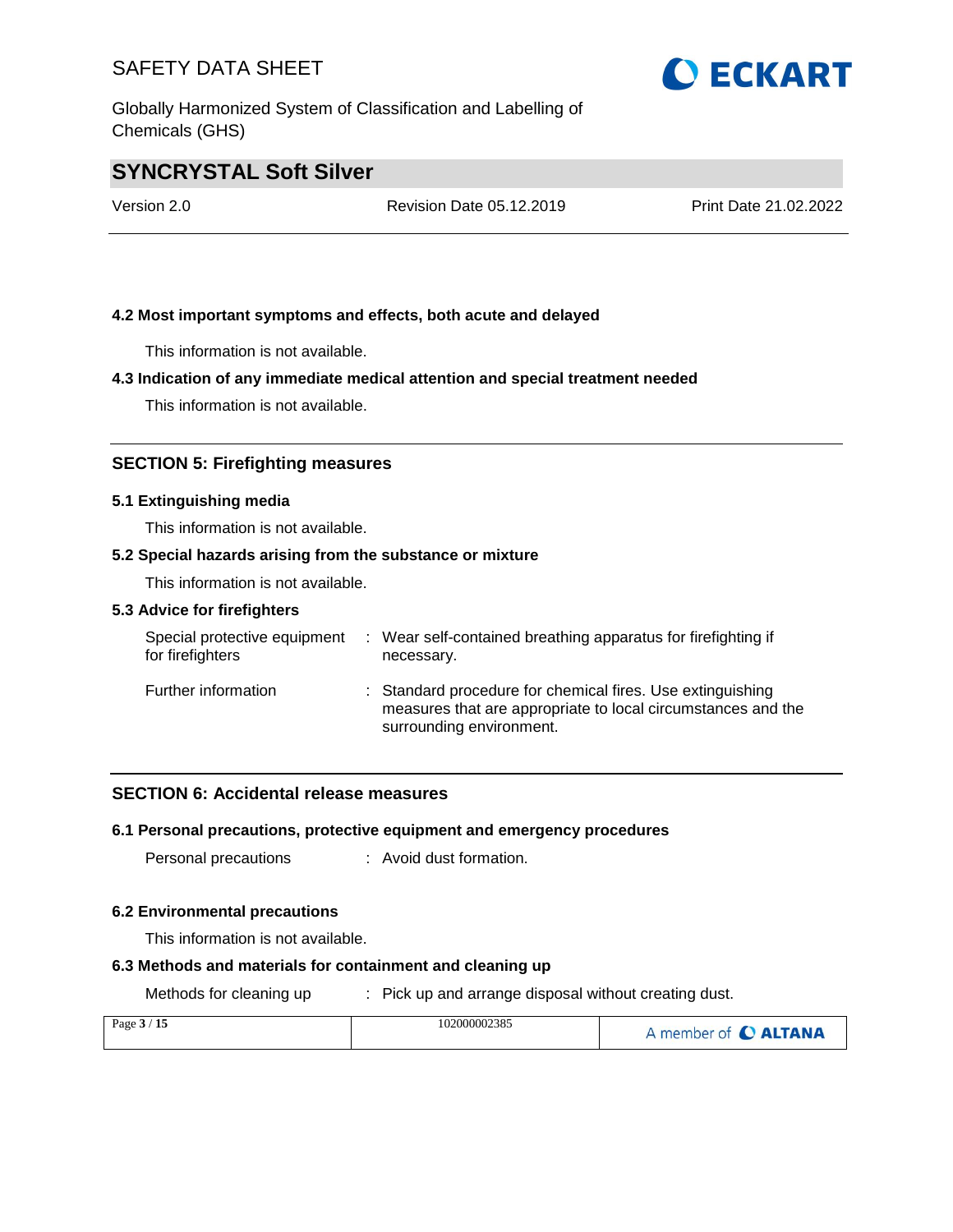Globally Harmonized System of Classification and Labelling of Chemicals (GHS)



### **SYNCRYSTAL Soft Silver**

| Version 2.0 | Revision Date 05.12.2019 | Print Date 21.02.2022 |
|-------------|--------------------------|-----------------------|
|             |                          |                       |

Sweep up and shovel. Keep in suitable, closed containers for disposal.

#### **6.4 Reference to other sections**

This information is not available.

### **SECTION 7: Handling and storage**

### **7.1 Precautions for safe handling**

| Advice on safe handling                                          | : For personal protection see section 8. Smoking, eating and<br>drinking should be prohibited in the application area. |  |
|------------------------------------------------------------------|------------------------------------------------------------------------------------------------------------------------|--|
| Advice on protection against<br>fire and explosion               | : Normal measures for preventive fire protection.                                                                      |  |
| Hygiene measures                                                 | : General industrial hygiene practice.                                                                                 |  |
| 7.2 Conditions for safe storage, including any incompatibilities |                                                                                                                        |  |

| Requirements for storage<br>areas and containers | : Electrical installations / working materials must comply with<br>the technological safety standards. |
|--------------------------------------------------|--------------------------------------------------------------------------------------------------------|
| Advice on common storage                         | : No materials to be especially mentioned.                                                             |
| Other data                                       | : Keep in a dry place. No decomposition if stored and applied<br>as directed.                          |

### **7.3 Specific end use(s)**

This information is not available.

### **SECTION 8: Exposure controls/personal protection**

### **8.1 Control parameters**

| Page $4/15$ | 102000002385 | A member of C ALTANA |
|-------------|--------------|----------------------|
|-------------|--------------|----------------------|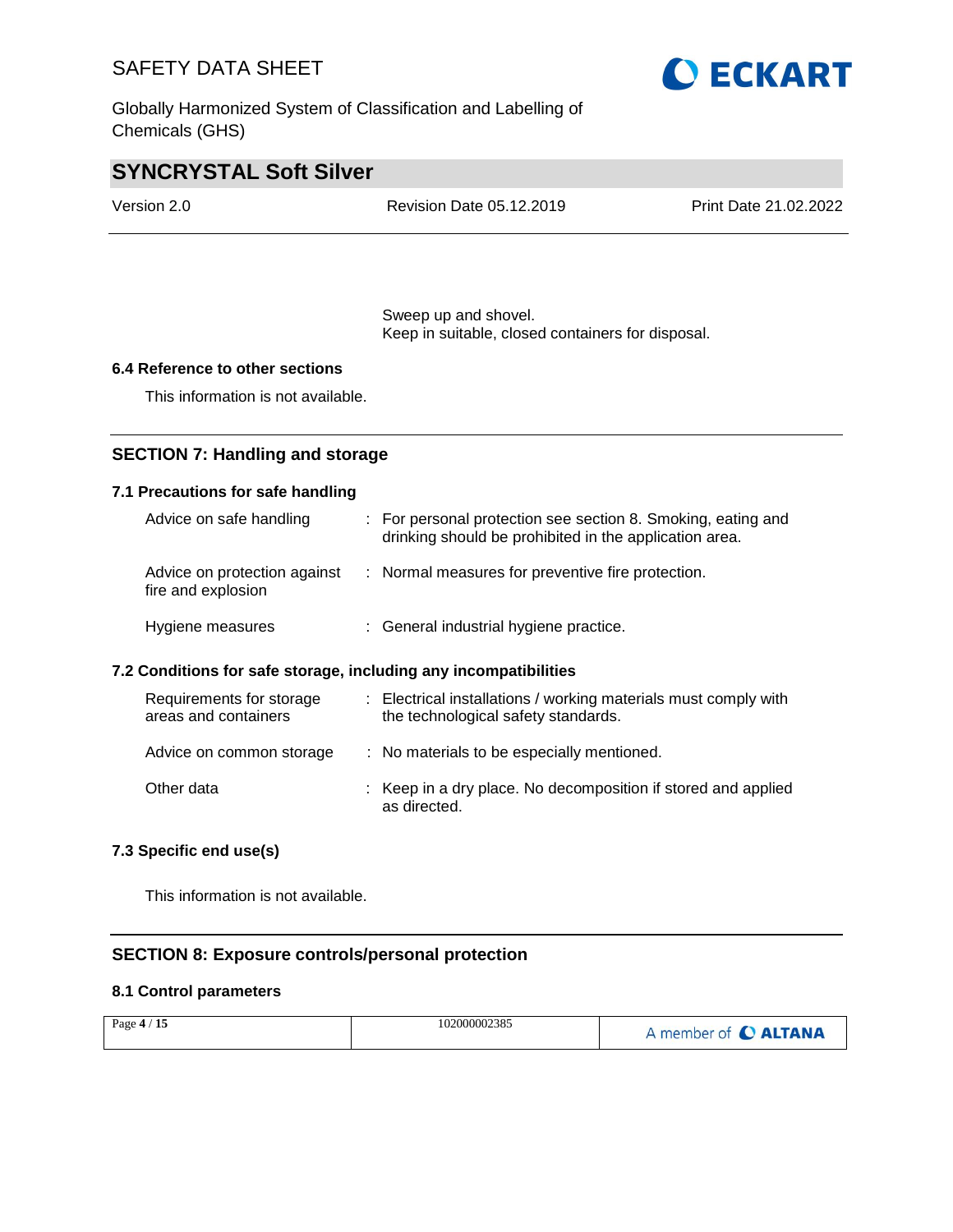Globally Harmonized System of Classification and Labelling of Chemicals (GHS)

### **SYNCRYSTAL Soft Silver**

÷

Version 2.0 Revision Date 05.12.2019 Print Date 21.02.2022

### **Germany:**

| Components                                        | CAS-No.                     | Value type<br>(Form of<br>exposure)                                                                                                                                                                                                                    | Control<br>parameters | Update     | Basis       |  |
|---------------------------------------------------|-----------------------------|--------------------------------------------------------------------------------------------------------------------------------------------------------------------------------------------------------------------------------------------------------|-----------------------|------------|-------------|--|
| Fluorphlogop<br>ite<br>(Mg3K[AIF2<br>O(SiO3)3]    | 12003-38-<br>2              | <b>AGW</b> (Inhalable<br>fraction)                                                                                                                                                                                                                     | $\frac{1}{1}$ mg/m3   | 2009-07-02 | DE TRGS 900 |  |
| Peak-limit: excursion<br>factor (category)        |                             | $4$ ; (II)                                                                                                                                                                                                                                             |                       |            |             |  |
| Further information                               |                             | Senate commission for the review of compounds at the work<br>place dangerous for the health (MAK-commission). Skin<br>absorptionWhen there is compliance with the OEL and biological<br>tolerance values, there is no risk of harming the unborn child |                       |            |             |  |
| Fluorphlogop<br>ite<br>(Mg3K[AlF2<br>O(SiO3)3]    | 12003-38-<br>$\overline{2}$ | AGW (Inhalable<br>fraction)                                                                                                                                                                                                                            | 1 $mg/m3$             | 2009-07-02 | DE TRGS 900 |  |
| Peak-limit: excursion<br>factor (category)        |                             | 4(11)                                                                                                                                                                                                                                                  |                       |            |             |  |
| Further information                               |                             | Senate commission for the review of compounds at the work<br>place dangerous for the health (MAK-commission). Skin<br>absorptionWhen there is compliance with the OEL and biological<br>tolerance values, there is no risk of harming the unborn child |                       |            |             |  |
| Fluorphlogop<br>ite<br>(Mg3K[AlF2<br>$O(SiO3)3$ ] | 12003-38-<br>2              | <b>TWA</b>                                                                                                                                                                                                                                             | $2,5$ mg/m $3$        | 2000-06-16 | 2000/39/EC  |  |
| Further information                               |                             | Indicative                                                                                                                                                                                                                                             |                       |            |             |  |
| titanium<br>dioxide                               | 13463-67-<br>7              | <b>AGW</b> (Inhalable<br>fraction)                                                                                                                                                                                                                     | $10$ mg/m $3$         | 2014-04-02 | DE TRGS 900 |  |
| Peak-limit: excursion<br>factor (category)        |                             | 2; (II)                                                                                                                                                                                                                                                |                       |            |             |  |
| Further information                               |                             | Commission for dangerous substancesSenate commission for the<br>review of compounds at the work place dangerous for the health                                                                                                                         |                       |            |             |  |

| Page $5/15$ | 102000002385 | A member of C ALTANA |
|-------------|--------------|----------------------|
|             |              |                      |

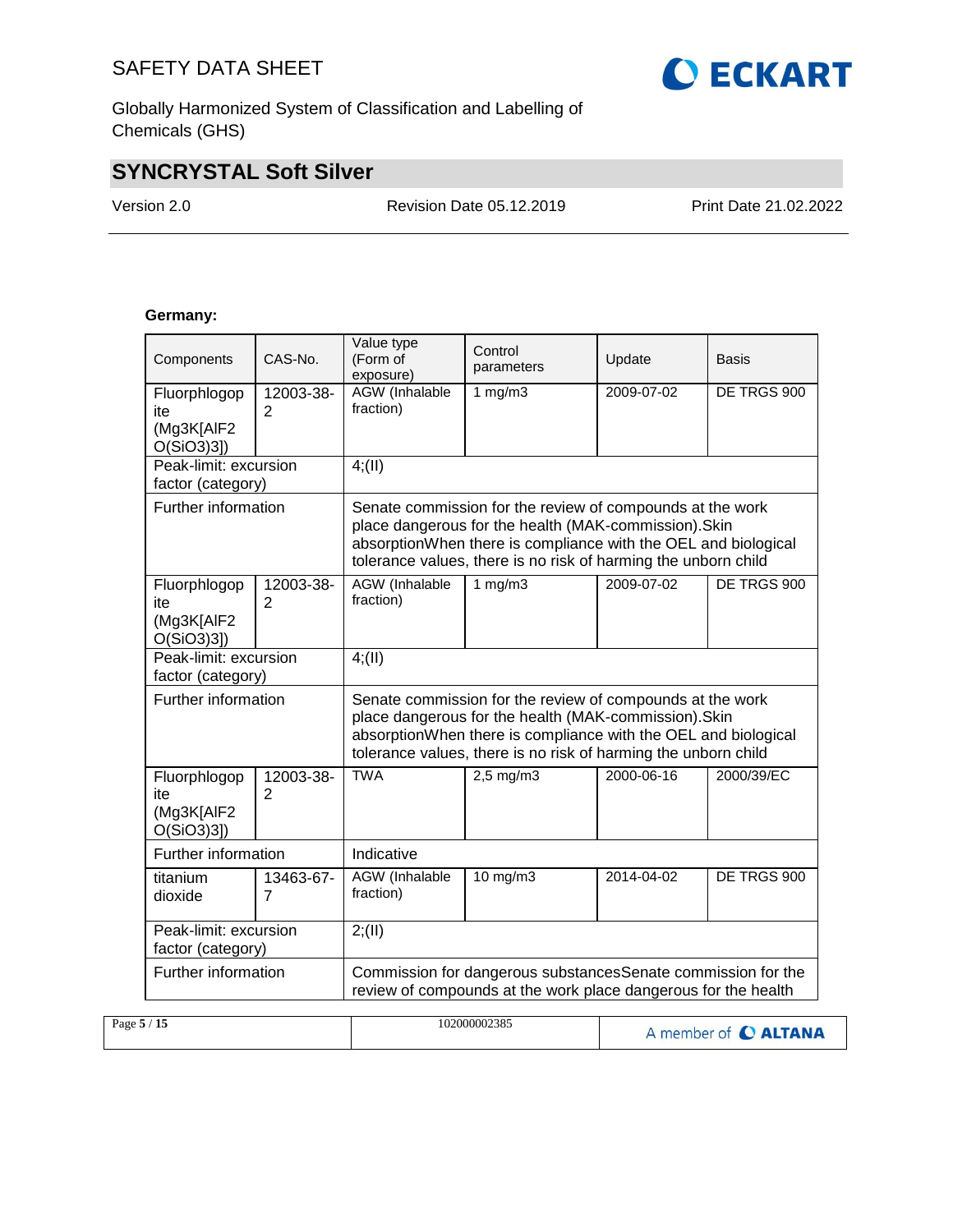**O ECKART** 

Globally Harmonized System of Classification and Labelling of Chemicals (GHS)

### **SYNCRYSTAL Soft Silver**

Version 2.0 Revision Date 05.12.2019 Print Date 21.02.2022

|                                            |                | (MAK-commission).                                                                                                                                                                                                                                                                                                                                                                                   |                         |            |             |  |
|--------------------------------------------|----------------|-----------------------------------------------------------------------------------------------------------------------------------------------------------------------------------------------------------------------------------------------------------------------------------------------------------------------------------------------------------------------------------------------------|-------------------------|------------|-------------|--|
| titanium<br>dioxide                        | 13463-67-<br>7 | <b>AGW</b> (Alveolate<br>fraction)                                                                                                                                                                                                                                                                                                                                                                  | 1,25 mg/m3              | 2014-04-02 | DE TRGS 900 |  |
| Peak-limit: excursion<br>factor (category) |                | 2; (II)                                                                                                                                                                                                                                                                                                                                                                                             |                         |            |             |  |
| Further information                        |                | Commission for dangerous substances Senate commission for the<br>review of compounds at the work place dangerous for the health<br>(MAK-commission).                                                                                                                                                                                                                                                |                         |            |             |  |
| titanium<br>dioxide                        | 13463-67-<br>7 | AGW (Inhalable<br>fraction)                                                                                                                                                                                                                                                                                                                                                                         | 10 mg/m3                | 2014-04-02 | DE TRGS 900 |  |
| Peak-limit: excursion<br>factor (category) |                | 2; (II)                                                                                                                                                                                                                                                                                                                                                                                             |                         |            |             |  |
| Further information                        |                | General dust value. For this substance no specific occupational<br>exposure limit value is established, since the AGS does not yet<br>have information regarding unspecific action on the respiratory<br>organs in excess of the normal values. Commission for dangerous<br>substancesSenate commission for the review of compounds at<br>the work place dangerous for the health (MAK-commission). |                         |            |             |  |
| titanium<br>dioxide                        | 13463-67-<br>7 | AGW (Alveolate<br>fraction)                                                                                                                                                                                                                                                                                                                                                                         | $1,25 \, \text{mg/m}$ 3 | 2014-04-02 | DE TRGS 900 |  |
| Peak-limit: excursion<br>factor (category) |                | 2; (II)                                                                                                                                                                                                                                                                                                                                                                                             |                         |            |             |  |
| Further information                        |                | General dust value. For this substance no specific occupational<br>exposure limit value is established, since the AGS does not yet<br>have information regarding unspecific action on the respiratory<br>organs in excess of the normal values. Commission for dangerous<br>substancesSenate commission for the review of compounds at<br>the work place dangerous for the health (MAK-commission). |                         |            |             |  |

### **United States of America (USA):**

| Page 6 / 15 |              |           |                        | 102000002385           |            | A member of C ALTANA |  |
|-------------|--------------|-----------|------------------------|------------------------|------------|----------------------|--|
|             | Fluorphlogop | 12003-38- | exposure)<br>TWA       | $2,5 \, \text{mg/m}$ 3 | 2007-01-01 |                      |  |
|             | Components   | CAS-No.   | Value type<br>(Form of | Control<br>parameters  | Update     | <b>Basis</b>         |  |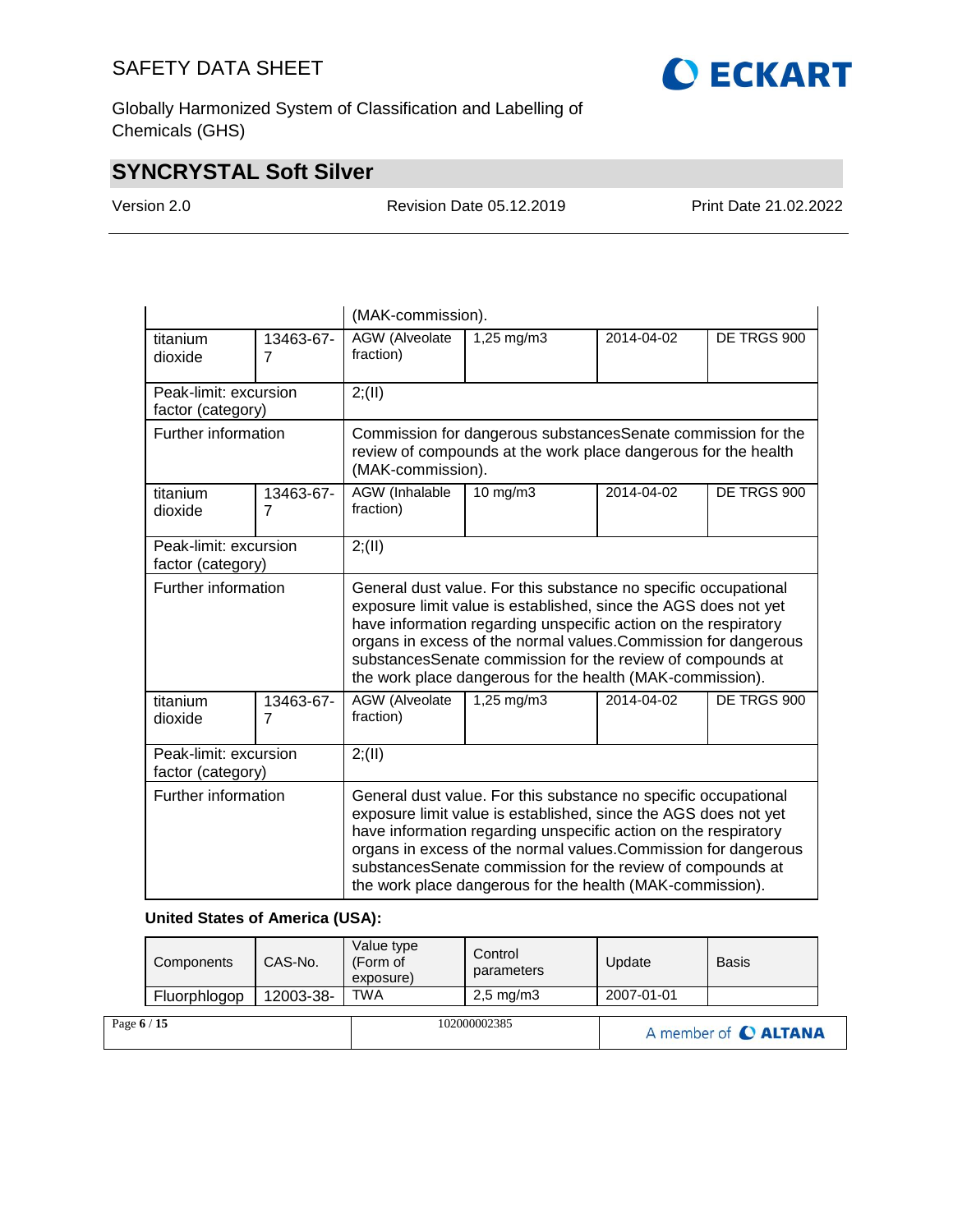

Globally Harmonized System of Classification and Labelling of Chemicals (GHS)

### **SYNCRYSTAL Soft Silver**

Version 2.0 Revision Date 05.12.2019 Print Date 21.02.2022

| ite<br>(Mg3K[AlF2<br>$O(SiO3)3$ ]                 | $\overline{2}$              |                                        |                                          |            |                      |
|---------------------------------------------------|-----------------------------|----------------------------------------|------------------------------------------|------------|----------------------|
| Fluorphlogop<br>ite<br>(Mg3K[AlF2<br>$O(SiO3)3$ ] | 12003-38-<br>$\overline{2}$ | <b>TWA</b>                             | $2,5$ mg/m $3$                           | 2007-01-01 |                      |
| Fluorphlogop<br>ite<br>(Mg3K[AlF2<br>$O(SiO3)3$ ] | 12003-38-<br>2              | <b>TWA</b>                             | $2,5$ mg/m $3$                           | 2010-03-01 |                      |
| Fluorphlogop<br>ite<br>(Mg3K[AIF2<br>$O(SiO3)3$ ] | 12003-38-<br>2              | <b>TWA</b>                             | $2,5$ mg/m $3$                           | 2010-03-01 |                      |
| Fluorphlogop<br>ite<br>(Mg3K[AlF2<br>O(SiO3)3])   | 12003-38-<br>$\overline{2}$ | <b>TWA</b><br>(Respirable<br>fraction) | 1 $mg/m3$                                | 2013-03-01 |                      |
| Fluorphlogop<br>ite<br>(Mg3K[AlF2<br>O(SiO3)3]    | 12003-38-<br>2              | <b>TWA</b>                             | $2,5 \overline{\mathrm{mg}}/\mathrm{m}3$ | 1989-01-19 |                      |
| Fluorphlogop<br>ite<br>(Mg3K[AIF2<br>O(SiO3)3]    | 12003-38-<br>2              | <b>TWA</b>                             | $2,5$ mg/m $3$                           | 1989-01-19 |                      |
| Fluorphlogop<br>ite<br>(Mg3K[AIF2<br>$O(SiO3)3$ ] | 12003-38-<br>$\overline{2}$ | PEL                                    | $2,5$ mg/m $3$                           | 2014-11-26 |                      |
| titanium<br>dioxide                               | 13463-67-<br>$\overline{7}$ | TWA (total dust)                       | 50 Million particles<br>per cubic foot   | 2012-07-01 |                      |
| titanium<br>dioxide                               | 13463-67-<br>7              | TWA (total dust)                       | $15 \text{ mg/m}$                        | 2012-07-01 |                      |
| titanium<br>dioxide                               | 13463-67-<br>$\overline{7}$ | TWA (respirable<br>fraction)           | $5 \text{ mg/m}$                         | 2012-07-01 |                      |
| Page 7/15                                         |                             |                                        | 102000002385                             |            | A member of C ALTANA |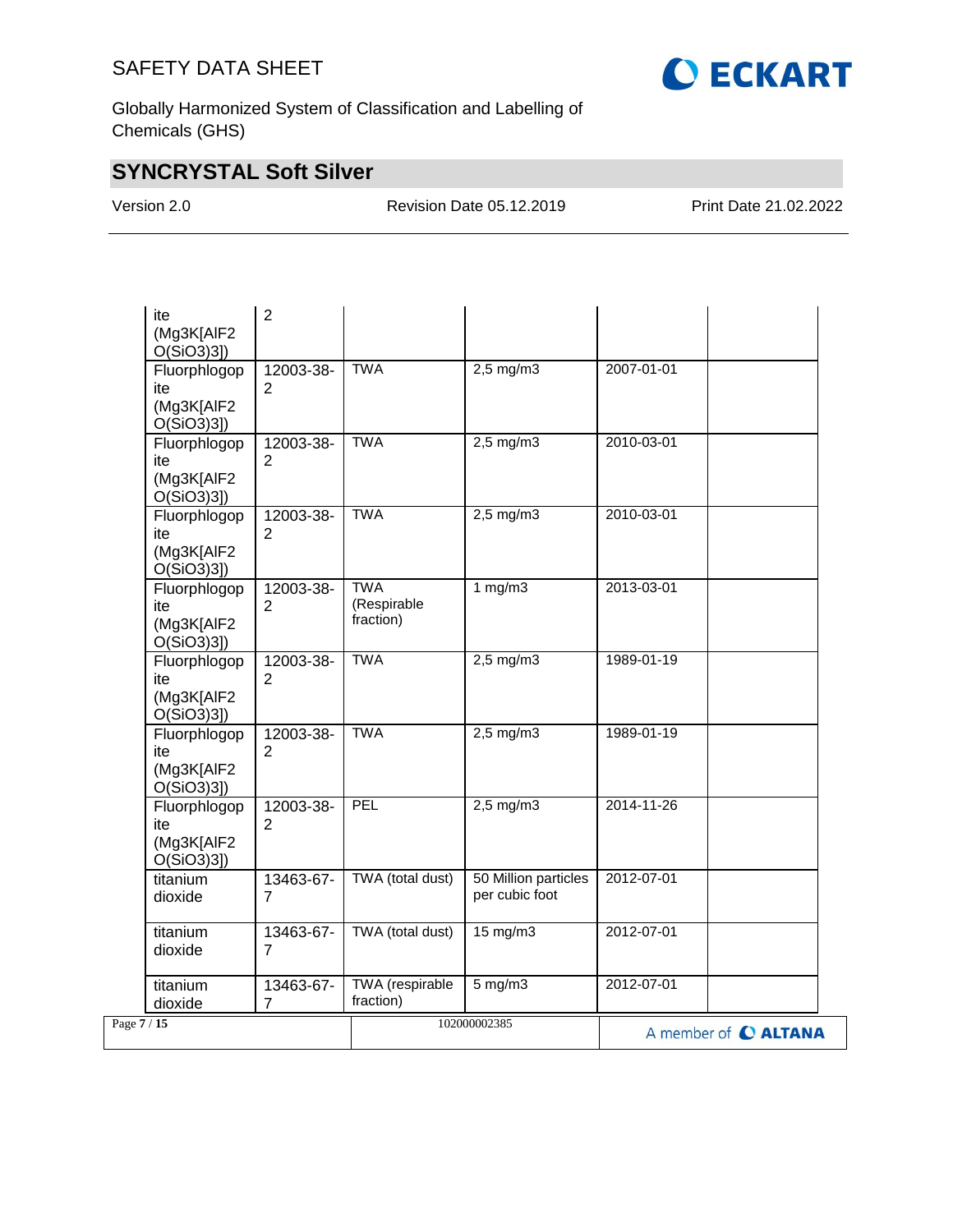

Globally Harmonized System of Classification and Labelling of Chemicals (GHS)

### **SYNCRYSTAL Soft Silver**

Version 2.0 Revision Date 05.12.2019 Print Date 21.02.2022

| titanium<br>dioxide | 13463-67-<br>7 | TWA (respirable<br>fraction)      | 15 Million particles<br>per cubic foot | 2012-07-01 |
|---------------------|----------------|-----------------------------------|----------------------------------------|------------|
| titanium<br>dioxide | 13463-67-<br>7 | PEL (Total dust)                  | 10 mg/m $3$                            | 2014-11-26 |
| titanium<br>dioxide | 13463-67-<br>7 | PEL (respirable<br>dust fraction) | $5$ mg/m $3$                           | 2014-11-26 |
| titanium<br>dioxide | 13463-67-<br>7 | TWA (total dust)                  | $15 \text{ mg/m}$                      | 2011-07-01 |
| titanium<br>dioxide | 13463-67-<br>7 | <b>TWA (Total</b><br>dust)        | 10 mg/m3                               | 1989-01-19 |
| titanium<br>dioxide | 13463-67-<br>7 | PEL (Total dust)                  | $10$ mg/m $3$                          | 2014-11-26 |
| titanium<br>dioxide | 13463-67-<br>7 | PEL (respirable<br>dust fraction) | $5$ mg/m $3$                           | 2014-11-26 |
| titanium<br>dioxide | 13463-67-<br>7 | <b>TWA</b>                        | 10 mg/m3                               | 2014-03-01 |

### **8.2 Exposure controls**

#### **Personal protective equipment**

Eye protection : Safety glasses

### **SECTION 9: Physical and chemical properties**

### **9.1 Information on basic physical and chemical properties**

| Page 8 / 15 | 102000002385 | A member of C ALTANA |
|-------------|--------------|----------------------|
|-------------|--------------|----------------------|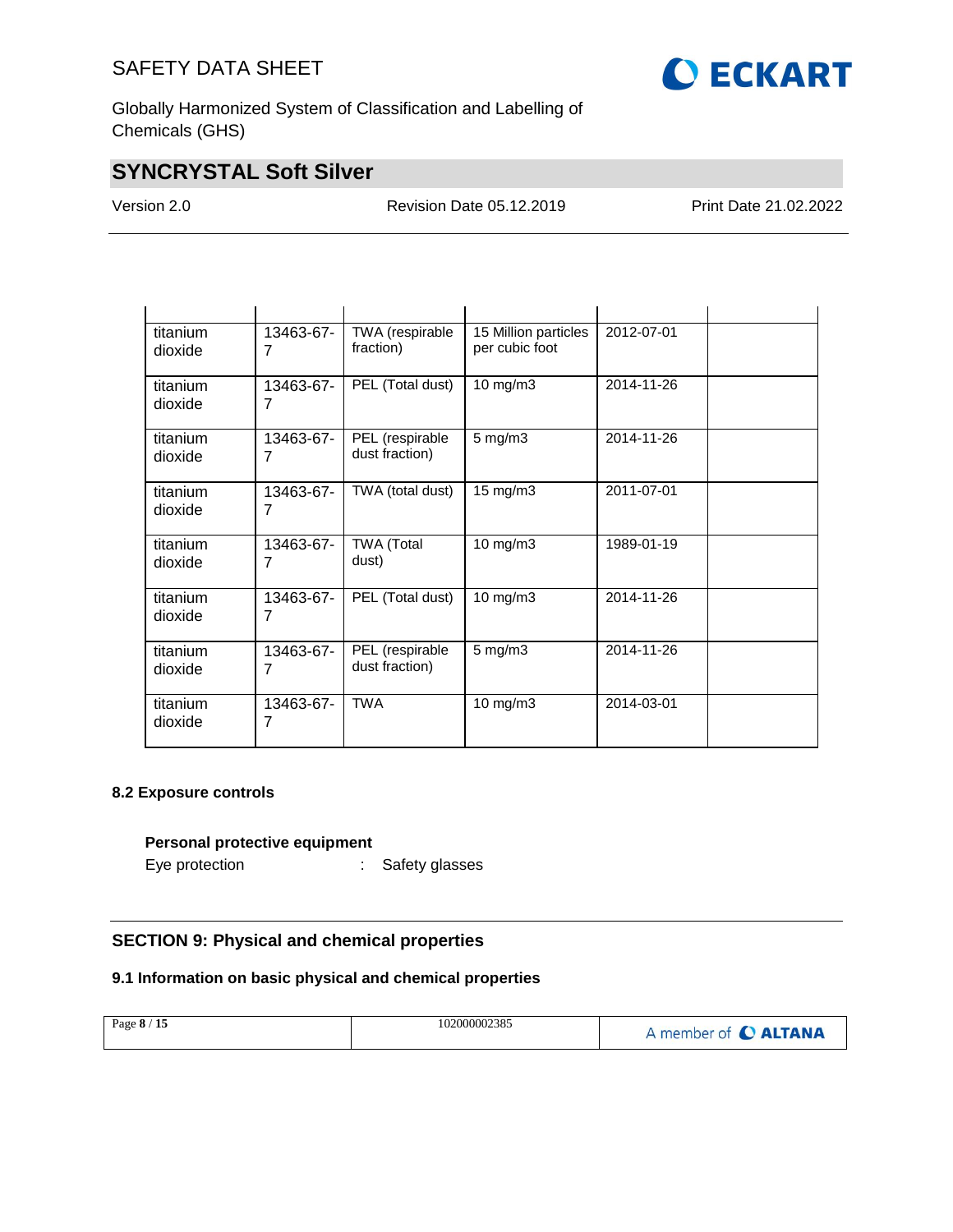Globally Harmonized System of Classification and Labelling of Chemicals (GHS)

## **SYNCRYSTAL Soft Silver**

| Version 2.0 | Revision Date 05.12.2019 | Print Date 21.02.2022 |
|-------------|--------------------------|-----------------------|
|             |                          |                       |

| Appearance                             |   | powder            |
|----------------------------------------|---|-------------------|
| Colour                                 | İ | No data available |
| Odour                                  |   | odourless         |
| рH                                     |   | No data available |
| Freezing point                         |   | No data available |
| Boiling point/boiling range            |   | No data available |
| Flash point                            |   | No data available |
| <b>Bulk density</b>                    |   | No data available |
| Flammability (solid, gas)              |   | Will not burn     |
|                                        |   |                   |
| Auto-flammability                      | İ | No data available |
| Upper explosion limit                  |   | No data available |
| Lower explosion limit                  |   | No data available |
| Vapour pressure                        |   | No data available |
| Density                                |   | No data available |
| Water solubility                       |   | No data available |
| Miscibility with water                 |   | immiscible        |
| Solubility in other solvents           |   | No data available |
| Partition coefficient: n-octanol/water | t | No data available |
| Ignition temperature                   |   | No data available |
| Thermal decomposition                  |   | No data available |
| Viscosity, dynamic                     |   | No data available |
| Viscosity, kinematic                   |   | No data available |
| Flow time                              |   | No data available |

### **9.2 Other information**

No data available

| Page $9/15$ | 102000002385 | A member of C ALTANA |
|-------------|--------------|----------------------|
|             |              |                      |

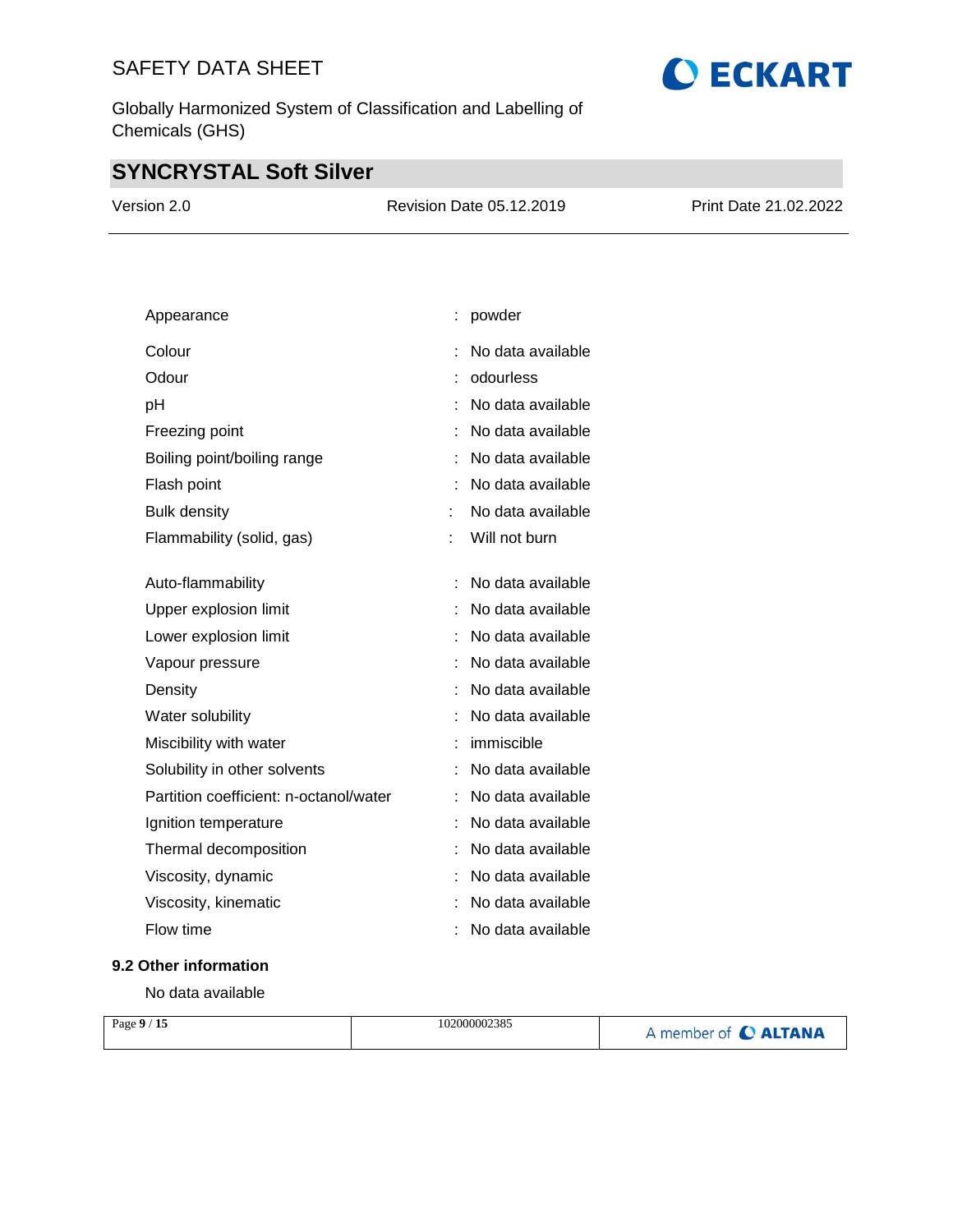Globally Harmonized System of Classification and Labelling of Chemicals (GHS)

### **SYNCRYSTAL Soft Silver**

Version 2.0 Revision Date 05.12.2019 Print Date 21.02.2022

### **SECTION 10: Stability and reactivity**

### **10.1 Reactivity**

No decomposition if stored and applied as directed.

### **10.2 Chemical stability**

No decomposition if stored and applied as directed.

### **10.3 Possibility of hazardous reactions**

| Hazardous reactions                   | : Stable under recommended storage conditions. |  |
|---------------------------------------|------------------------------------------------|--|
|                                       | Dust may form explosive mixture in air.        |  |
| <b>10.4 Conditions to avoid</b>       |                                                |  |
| Conditions to avoid                   | ∴ No data available.                           |  |
| 10.5 Incompatible materials           |                                                |  |
| Materials to avoid                    | : No data available                            |  |
| 10.6 Hazardous decomposition products |                                                |  |
|                                       |                                                |  |

Hazardous decomposition : No data available products Other information : No data available

### **SECTION 11: Toxicological information**

### **11.1 Information on toxicological effects**

### **Acute toxicity**

| A member of C ALTANA | Page 10 / 15 | 102000002385 |  |
|----------------------|--------------|--------------|--|
|----------------------|--------------|--------------|--|

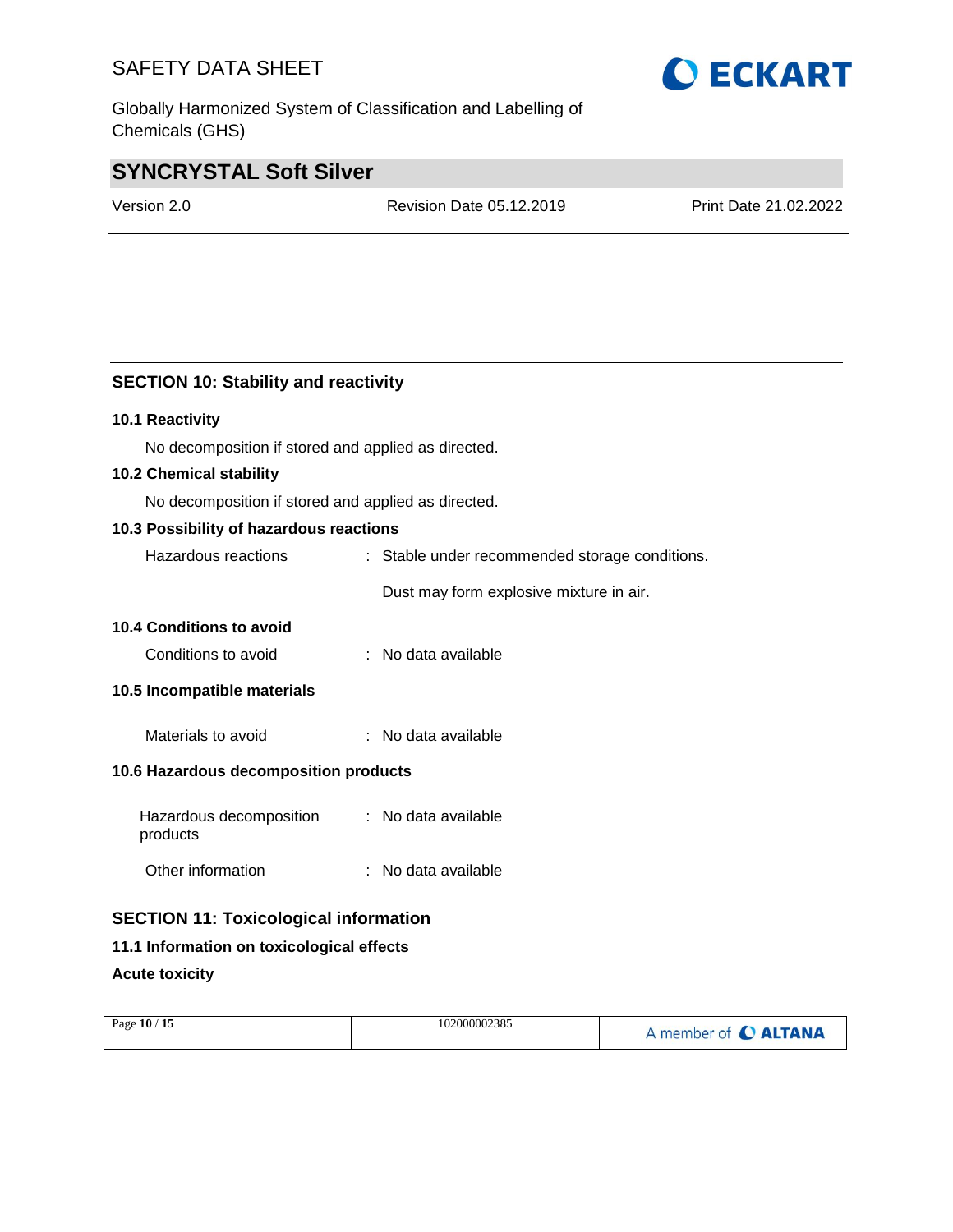Globally Harmonized System of Classification and Labelling of Chemicals (GHS)



### **SYNCRYSTAL Soft Silver**

Version 2.0 Revision Date 05.12.2019 Print Date 21.02.2022

No data available

#### **Skin corrosion/irritation**

No data available

#### **Serious eye damage/eye irritation**

No data available

### **Respiratory or skin sensitisation**

No data available

#### **Carcinogenicity**

No data available

### **Toxicity to reproduction/fertility**

No data available

### **Reprod.Tox./Development/Teratogenicity**

No data available

### **STOT - single exposure**

No data available

#### **STOT - repeated exposure**

No data available

### **Aspiration toxicity**

No data available

| Page $11/15$ | 102000002385 | A member of C ALTANA |
|--------------|--------------|----------------------|
|--------------|--------------|----------------------|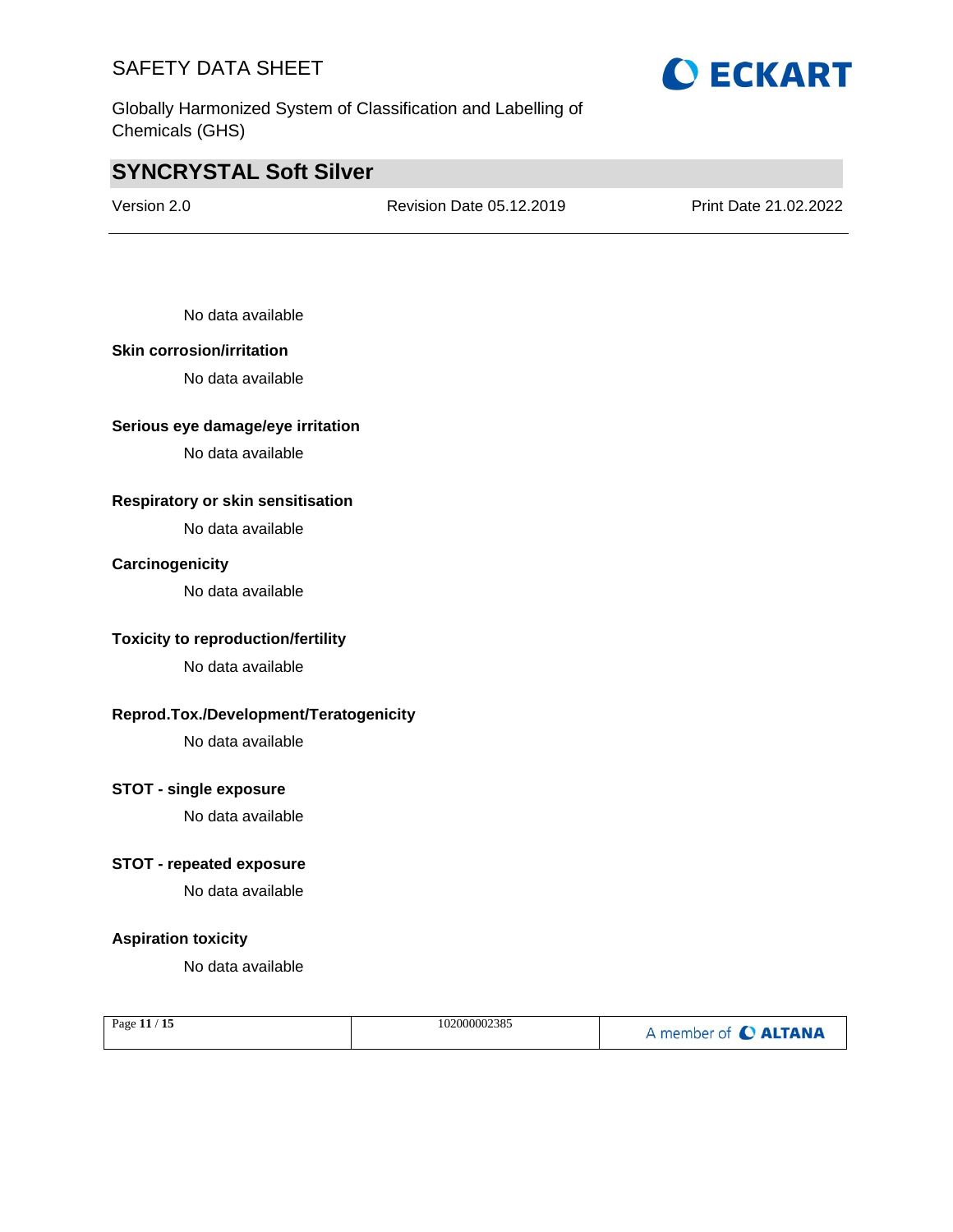

Globally Harmonized System of Classification and Labelling of Chemicals (GHS)

### **SYNCRYSTAL Soft Silver**

Version 2.0 Revision Date 05.12.2019 Print Date 21.02.2022

### **Further information**

**Product**

No data available

### **SECTION 12: Ecological information**

#### **12.1 Toxicity**

No data available

### **12.2 Persistence and degradability**

No data available

### **12.3 Bioaccumulative potential**

No data available

### **12.4 Mobility in soil**

No data available

#### **12.5 Results of PBT and vPvB assessment**

No data available

#### **12.6 Other adverse effects**

#### **Product:**

Additional ecological information : No data available

| Page 12 / 15 | 102000002385 | A member of C ALTANA |
|--------------|--------------|----------------------|
|              |              |                      |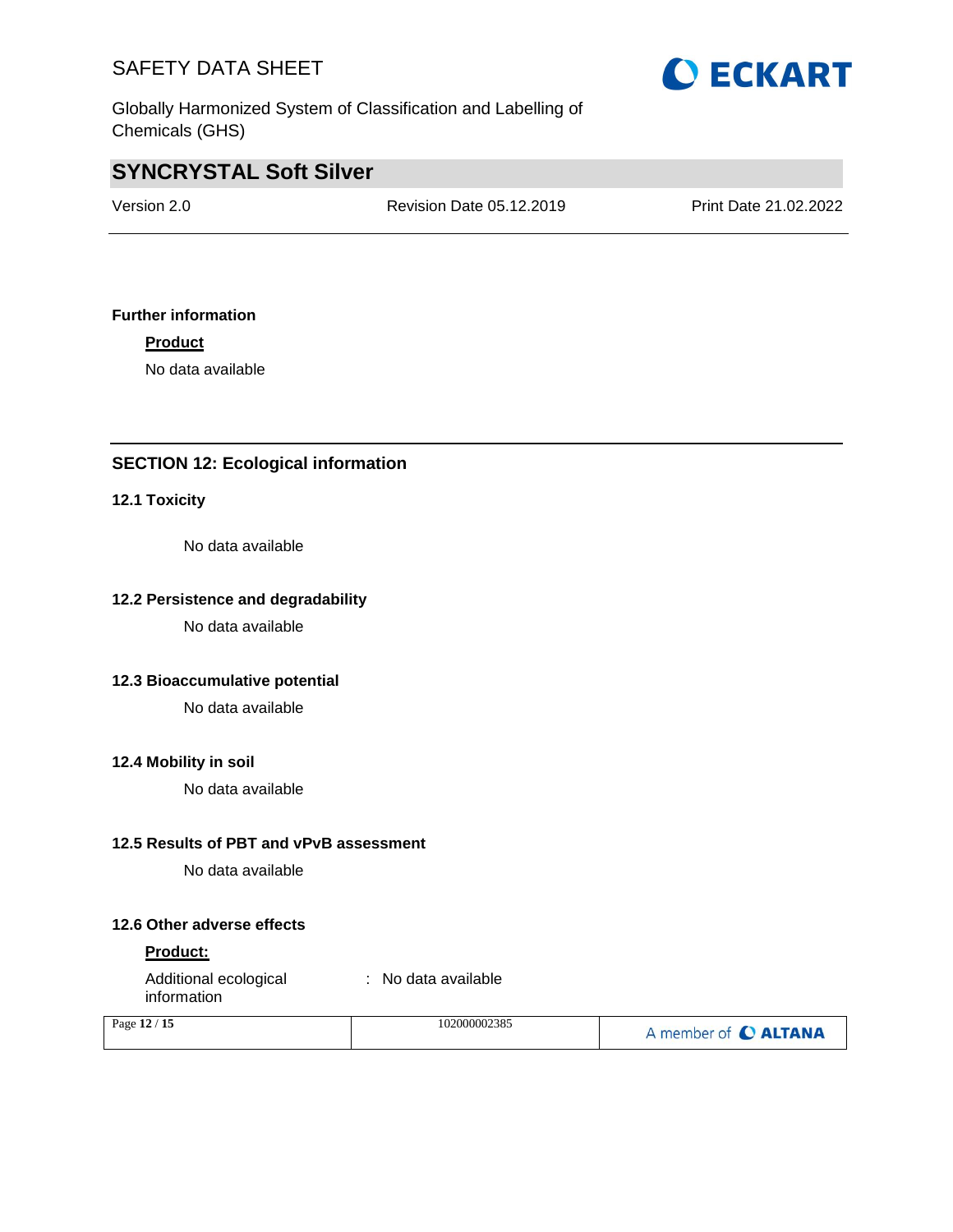Globally Harmonized System of Classification and Labelling of Chemicals (GHS)

### **SYNCRYSTAL Soft Silver**

Version 2.0 Revision Date 05.12.2019 Print Date 21.02.2022

### **SECTION 13: Disposal considerations**

| 13.1 Waste treatment methods |                                                                                                                                                           |
|------------------------------|-----------------------------------------------------------------------------------------------------------------------------------------------------------|
| Product                      | : In accordance with local and national regulations.                                                                                                      |
| Contaminated packaging       | : Empty containers should be taken to an approved waste<br>handling site for recycling or disposal.<br>In accordance with local and national regulations. |

### **SECTION 14: Transport information**

- **14.1 UN number**
- **14.2 Proper shipping name**
- **14.3 Transport hazard class**
- **14.4 Packing group**
- **14.5 Environmental hazards**

### **14.6 Special precautions for user**

Not classified as dangerous in the meaning of transport regulations.

### **14.7 Transport in bulk according to Annex II of MARPOL 73/78 and the IBC Code**

No data available

| 102000002385<br>Page 13 / 15 | A member of C ALTANA |
|------------------------------|----------------------|
|------------------------------|----------------------|

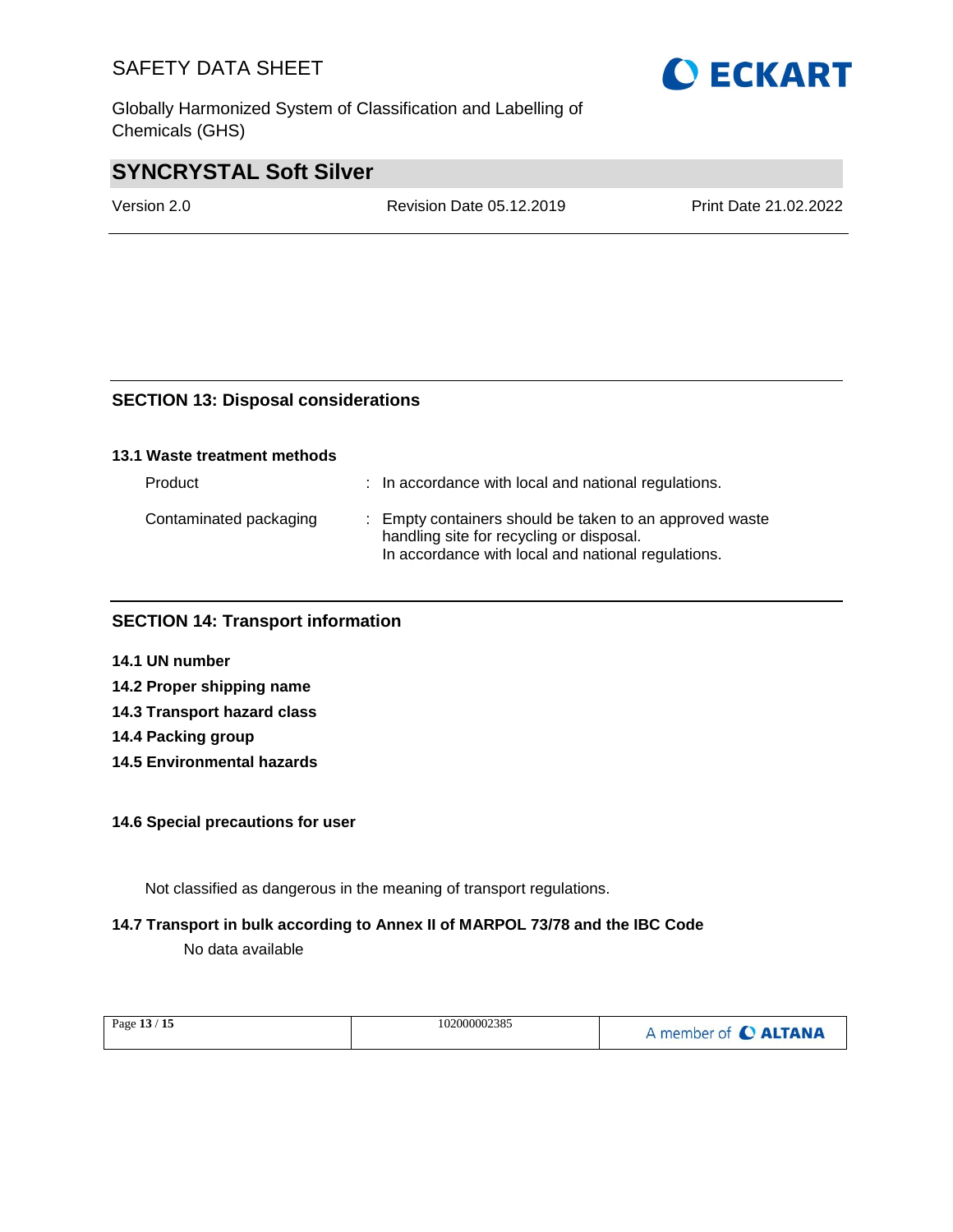Globally Harmonized System of Classification and Labelling of Chemicals (GHS)



### **SYNCRYSTAL Soft Silver**

Version 2.0 Revision Date 05.12.2019 Print Date 21.02.2022

### **SECTION 15: Regulatory information**

#### **15.1 Safety, health and environmental regulations/legislation specific for the substance or mixture**

| REACH - Candidate List of Substances of Very High<br>Concern for Authorisation (Article 59). | $:$ Not applicable |
|----------------------------------------------------------------------------------------------|--------------------|
| Regulation (EC) No 1005/2009 on substances that<br>deplete the ozone layer                   | : Not applicable   |
| Regulation (EC) No 850/2004 on persistent organic<br>pollutants                              | $:$ Not applicable |

#### **15.2 Chemical safety assessment**

No data available

### **SECTION 16: Other information**

The information provided in this Safety Data Sheet is correct to the best of our knowledge, information and belief at the date of its publication. The information given is designed only as a guidance for safe handling, use, processing, storage, transportation, disposal and release and is not to be considered a warranty or quality specification. The information relates only to the specific material designated and may not be valid for such material used in combination with any other materials or in any process, unless specified in the text.

| Page 14 / 15 | 102000002385 | A member of C ALTANA |
|--------------|--------------|----------------------|
|--------------|--------------|----------------------|